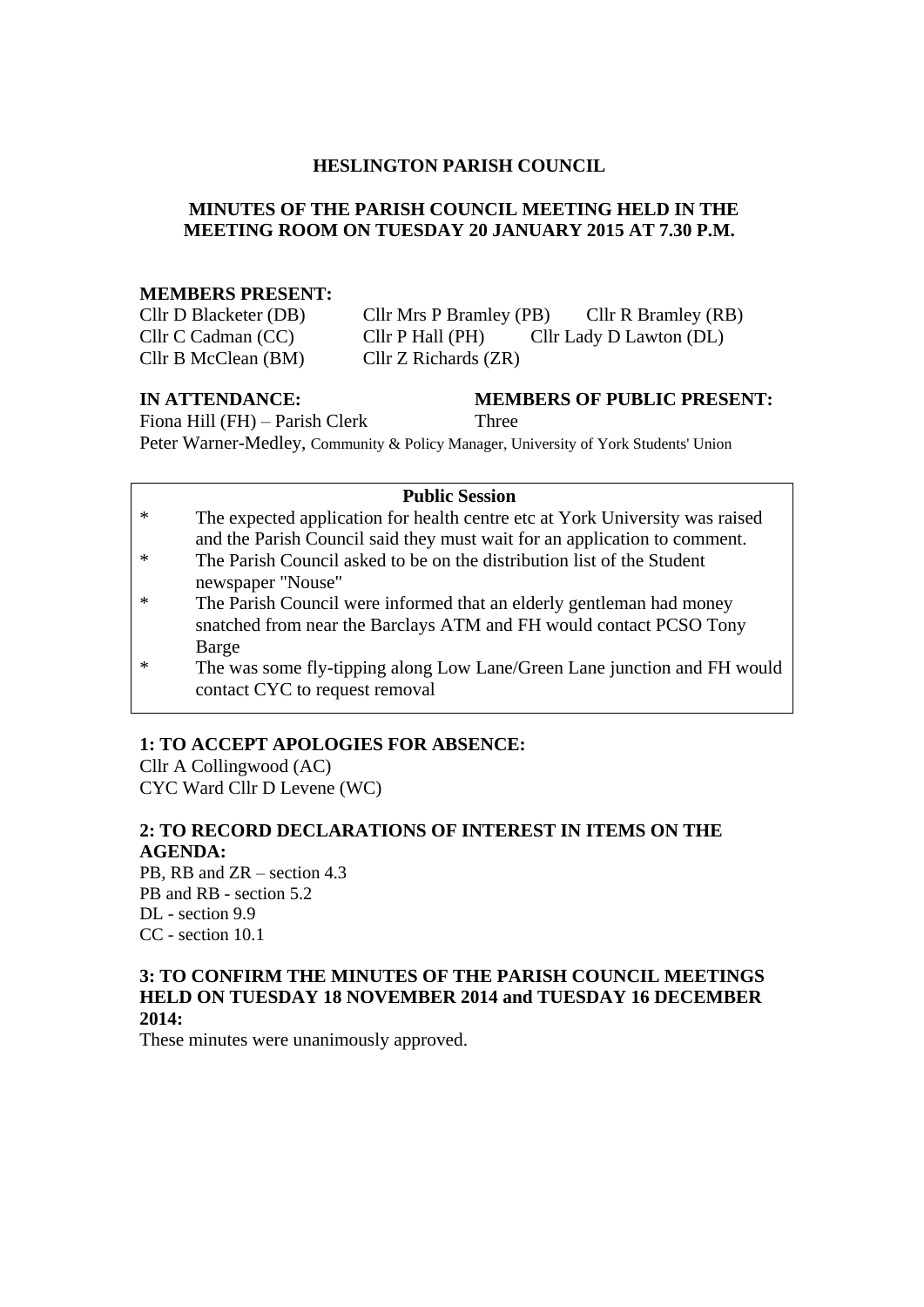## **4: TO DISCUSS MATTERS ARISING FROM PREVIOUS MINUTES:**

- 4.1 Village Signs This was deferred until there was a full council present
- 4.2 Cycle track along University Road AC suggested signs to inform cyclists of its existence, so FH would contact WC to request these.
- 4.3a City of York Local Plan

This was discussed at length and PB felt that information that she, as an individual, received from the York Alliance Group would be helpful to the Parish Council. PB put forward a motion that the PC reconsiders being represented on the basis of the changed situation that has developed since taking the previous vote in October. Proposed: PB, Seconded: CC, Unanimous . DB would attend the meetings.

- 4.3b Neighbourhood Plan AC had met with Jane Grenville yesterday and would report back to Working Party and the draft minutes would be circulated to the Parish Council
- 4.3c Article 4 (2) Direction The draft statement of justification was approved, after being amended to be from the Parish Council not the Village Trust and FH would forward to CYC. Proposed: PB, Seconded: DB, Unanimous
- 4.4a Boundary Commission Review PC had sent their response to Julian Sturdy and again asked for a detailed map
- 4.4b CYC Community Governance Review NTR
- 4.5 Community Emergency Plan Katie Fisher, CYC would attend the Mar14 meeting to discuss the topic.

## **5: TO DISCUSS, IF NECESSARY, LONG-STANDING MATTERS:**

5.1a Appearance of village

The notice board was discussed at length and it was agreed what work was needed and DB would obtain further quotes.

CYC had advised that the fence erected at 37 Main Street is not obstructing any Public Rights of Way, so is a private matter.

FH would update the contacts list for the website

Dog fouling along Tally Alley was a problem, so FH would request signage from CYC

BM would remove the dead plant from the planter near the Post Office. FH was asked to write to Charles XII asking them to remove their flickering

external lights, which were not appropriate for a Conservation Village.

FH would chase up, again, Halifax Estate about the dog fouling signs for The **Outgang** 

- 5.1b Severe Weather Issues NTR
- 5.2 Rights of way/SSSI (e.g. Dog Orders) On going – Natural England /CYC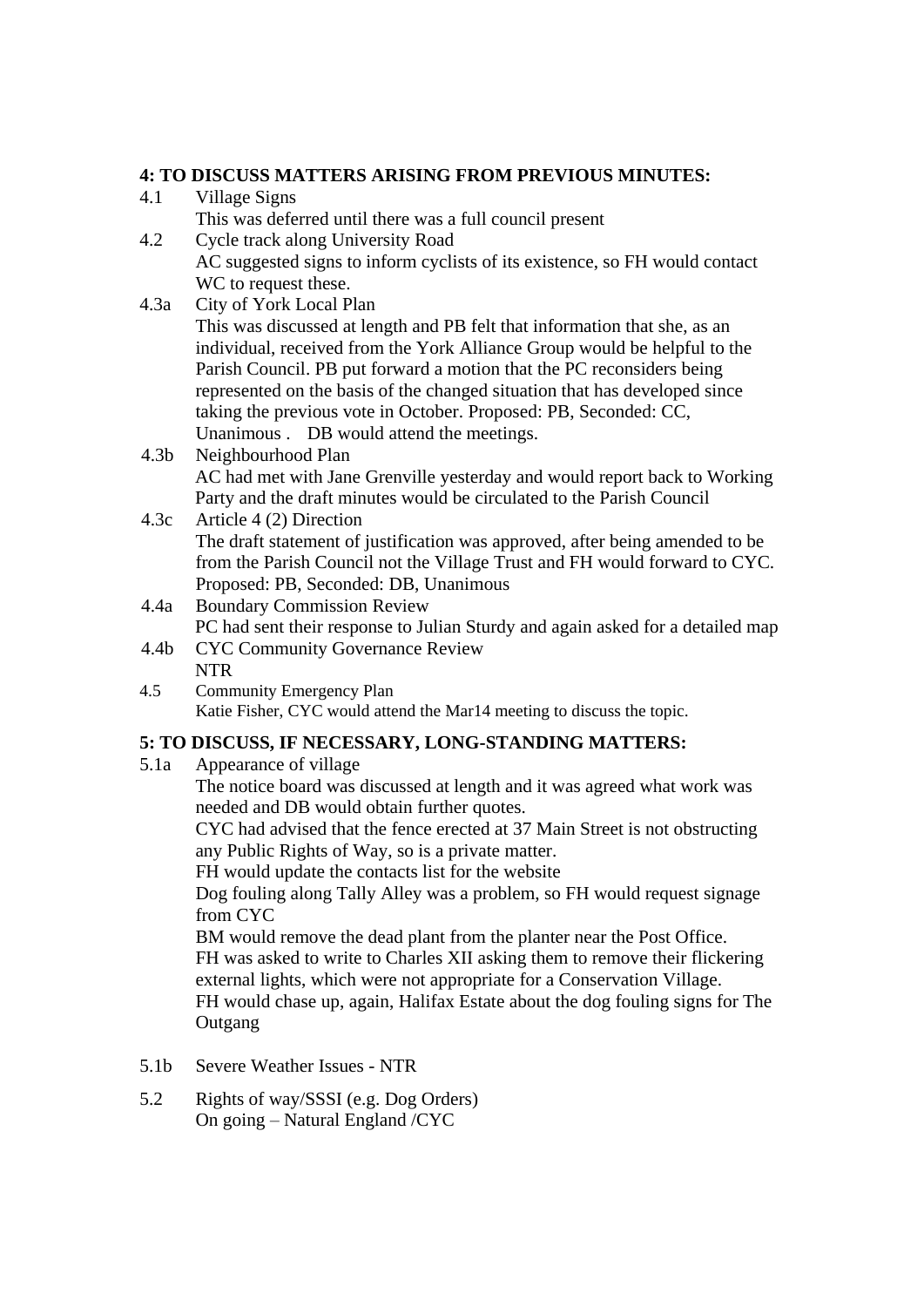5.3 Highway Matters/Major Events (e.g. Marathons)

- PB/WC met with Richard Bogg, CYC at the speed table and due to a lack of money no real solution was offered, but there would be a review in a couple of months.

- There would be a review/report of University Road any time soon
- No response had been received from Jane Grenville
- BM would speak to Halifax Estates about a sign at The Outgang re

"Contractor" parking

- FH would request an update from WC about the replacement of passing place/double bend signs for Common Lane

- Heslington Lane Chicane was discussed at length and FH was asked to respond to CYC as follows - "Heslington Parish Council agreed the proposals were a definite improvement. However, at night when there are cars coming towards you so your headlights are dipped drivers may not pick up the obstruction until the last minute. Is it possible to make the red reflectors illuminate in the same way that the priority sign is going to be illuminated, or make them more visible?"

5.4a University of York

5.4.1 Floodlights on Sports Area (West Campus) FH was asked to write to York University asking them to re-position the lights over the all weather/tennis courts, as they were causing light pollution in current position.

- 5.4b HMO's CYC have 5 HMO's officially listed in Heslington
- 5.5 Elvington

No response had been received to second letter reminding the Airfield that as a paid event they have a duty not to cause a nuisance to Resident's cc Ian Gray CYC

5.6 Communication Website/ Newsletter/Broadband –Agreed to renew website domain

# **6: TO RECEIVE ANY MATTERS RAISED BY MEMBERS OF PUBLIC:** None

### **7: TO REPORT AND MAKE RELEVANT RECOMMENDATIONS ON NEW PLANNING APPLICATIONS:**

*Letter A:We support the application Letter B:We have no objections Letter C:We do not object but wish to make comments or seek safeguards as set out overleaf Letter D:We object on the planning grounds set out overleaf* 7.1 14/02776//FULM Block D, Vanbrugh College, Wentworth Way Letter B Unanimous 7.2 14/02881//FULM University of York, Biology Dept Letter B Unanimous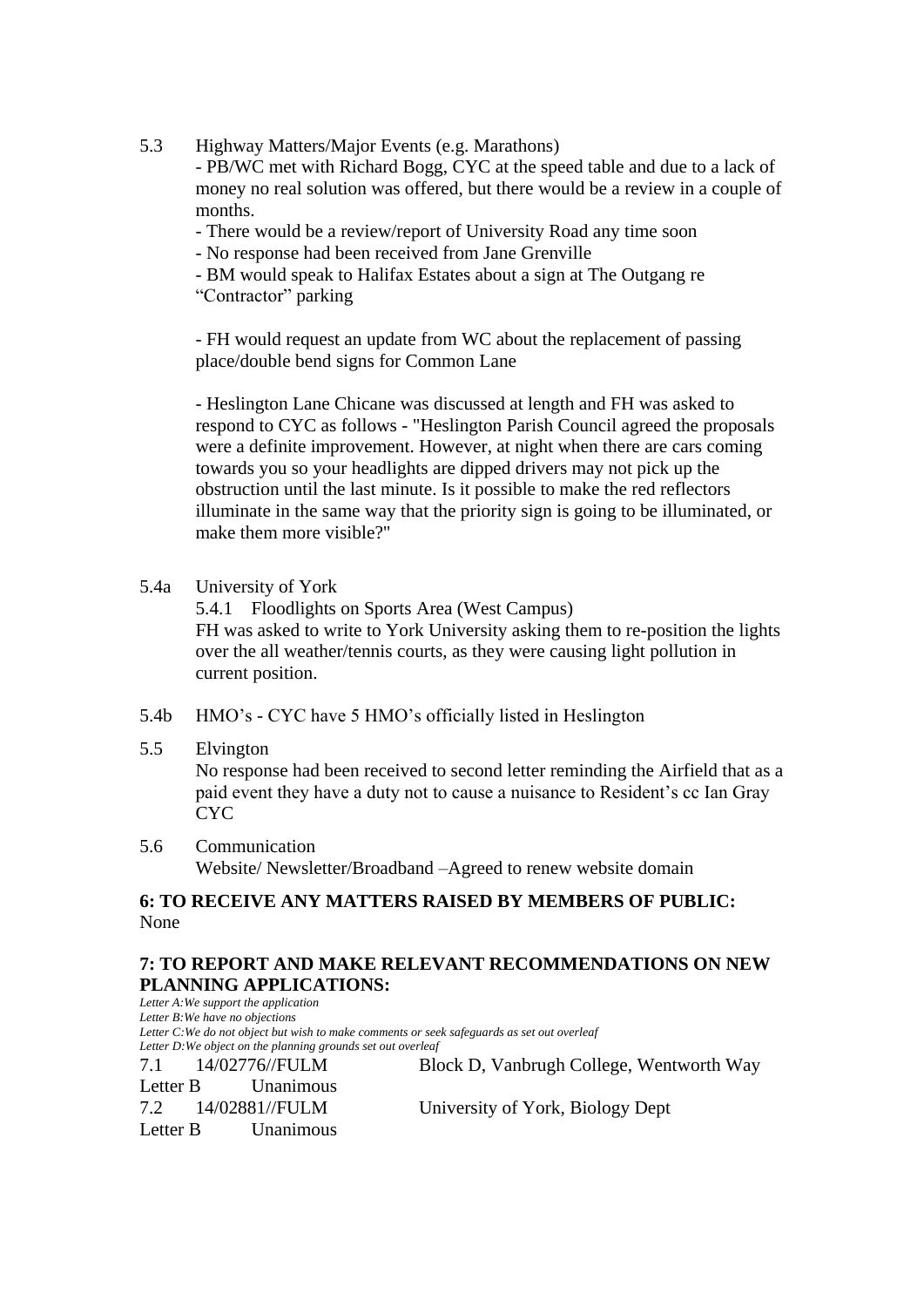## **8: TO RECEIVE PLANNING DECISIONS BY CITY OF YORK COUNCIL:** None

### **9: TO RECEIVE REPORTS FROM REPRESENTATIVES OF FOLLOWING OUTSIDE BODIES:**

- 9.1 Ward Cllr David Levene See written report attached
- 9.2 North Yorkshire Police No response received re cars parking on pavement, Heslington Lane
- 9.3 Heslington East Community Forum NTR
- 9.4 Good Neighbours Forum NTR
- 9.5 Ouse and Derwent Drainage Board Drainage Board is keeping a watching brief on the functioning of the outlet from Heslington East Campus
- 9.6 Sportsfield FH was asked to contact the committee about removing litter left after weekend matches
- 9.7 York Environment Forum NTR
- 9.8 Alms Houses NTR
- 9.9 The Meeting Room

CC, on behalf of HPC, and a Meeting Room Committee member would meet to draft a TOR.

The Parish Council agreed that the Committee could give permission for a bee hive to be kept in the garden to the rear, as long as the relevant risk assessment was completed. This arrangement would be reviewed after one year

# **10: TO REPORT ANY NEW CORRESPONDENCE RECEIVED BY THE COUNCIL:**

10.1 New Primary School

Some Cllrs had attended the presentation by the contractors on 14Jan15.

Cllrs had received by email correspondence as follows:

Poppleton PC, Application: Pre Submission Consultation of a Neighbourhood Plan Area

- \* Community Connect DB would attend meeting
- \* Gateway To York

\* Julian Sturdy Update

\* CYC Minerals & Waste Consultation - FH would respond "No Comment"

# **11: TO REPORT MATTERS RAISED BY MEMBERS:**

None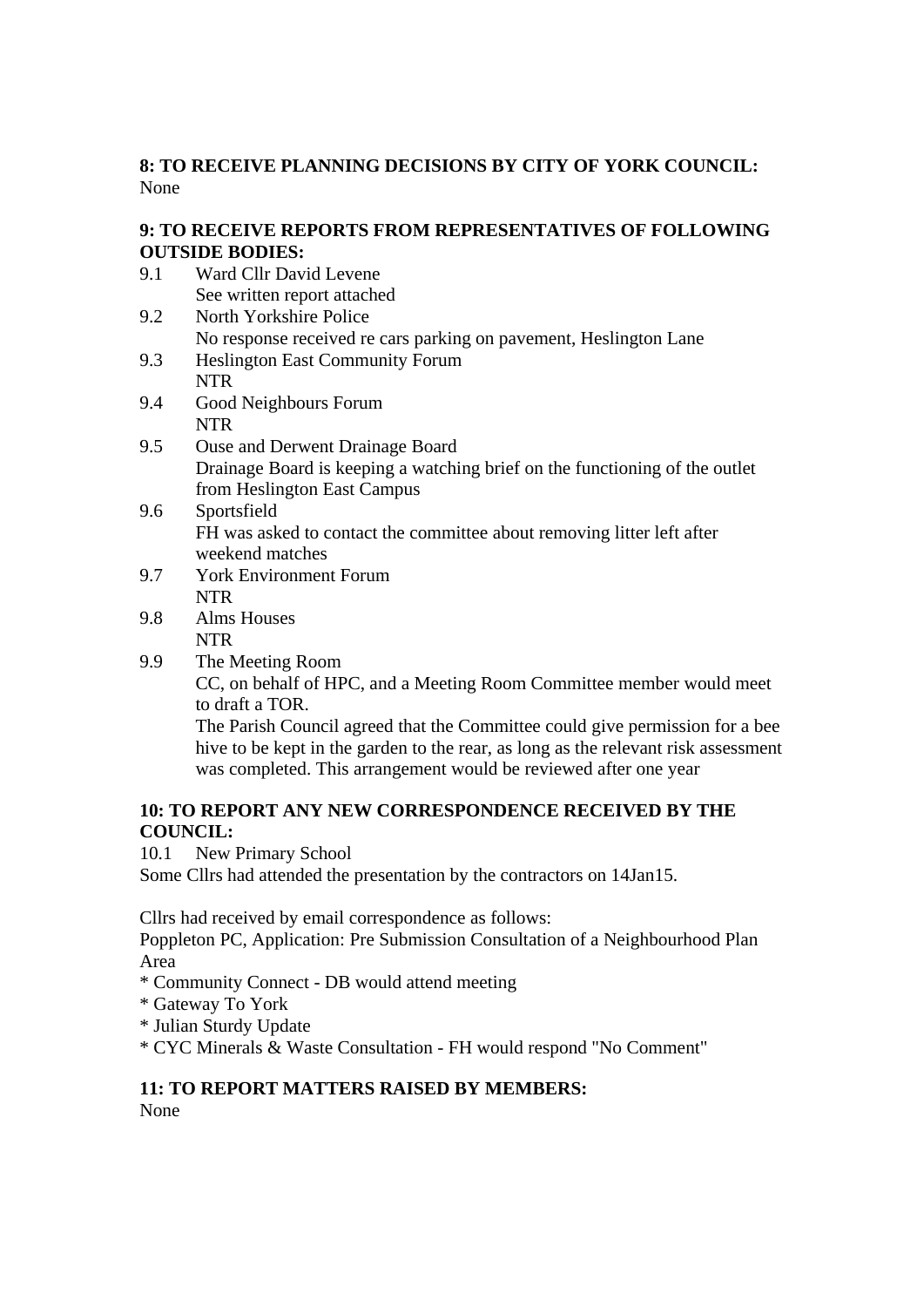#### **12: TO DISCUSS MATTERS RAISED BY PARISH CLERK/RESPONSIBLE FINANCIAL OFFICER:**

- 12.1 Bookkeeping records for year ending 31Mar15 to date FH circulated copies around Parish Councillors.
- 12.2 Internal Control Check(s) The Parish Council deferred the checks for this month 12.3 Budget 2015/2016
	- The budget was unanimously approved, proposed: PB, seconded: DB, unanimous. A summary is attached
- 12.4 Matters raised with/by Yorkshire Local councils Association (YLCA) 12.4.1 New Salary Award Details had been circulated and this would commence January 2015 12.4.2 Work Place Pensions FH was seeking advice on this matter. The staging date is 01Jul17 The Jan15 White Rose Update had been circulated by email and the headlines were - New Award Scheme, Branch Meeting Dates and E-Communications
- 12.5 To approve for payment the invoices as follows:

| 12.5.1 | Parish Clerk Salary | £256.62 | 001576 |
|--------|---------------------|---------|--------|
| 12.5.2 | Lengthsman Salary   | £240.91 | 001577 |

The Standing Orders were now on the third draft, but should be ready for adoption at the Annual Parish Council Meeting.

# **13: TO CONFIRM THE DATES OF THE FUTURE MEETINGS ON TUESDAYS AT 7.30 P.M. IN THE MEETING ROOM AS:**

| 24 February 2015 | 17 March 2015    |                   |
|------------------|------------------|-------------------|
| 21 April 2015    | 19 May 2015      | 16 June 2015      |
| 21 July 2015     | 18 August 2015   | 15 September 2015 |
| 20 October 2015  | 17 November 2015 | 15 December 2015  |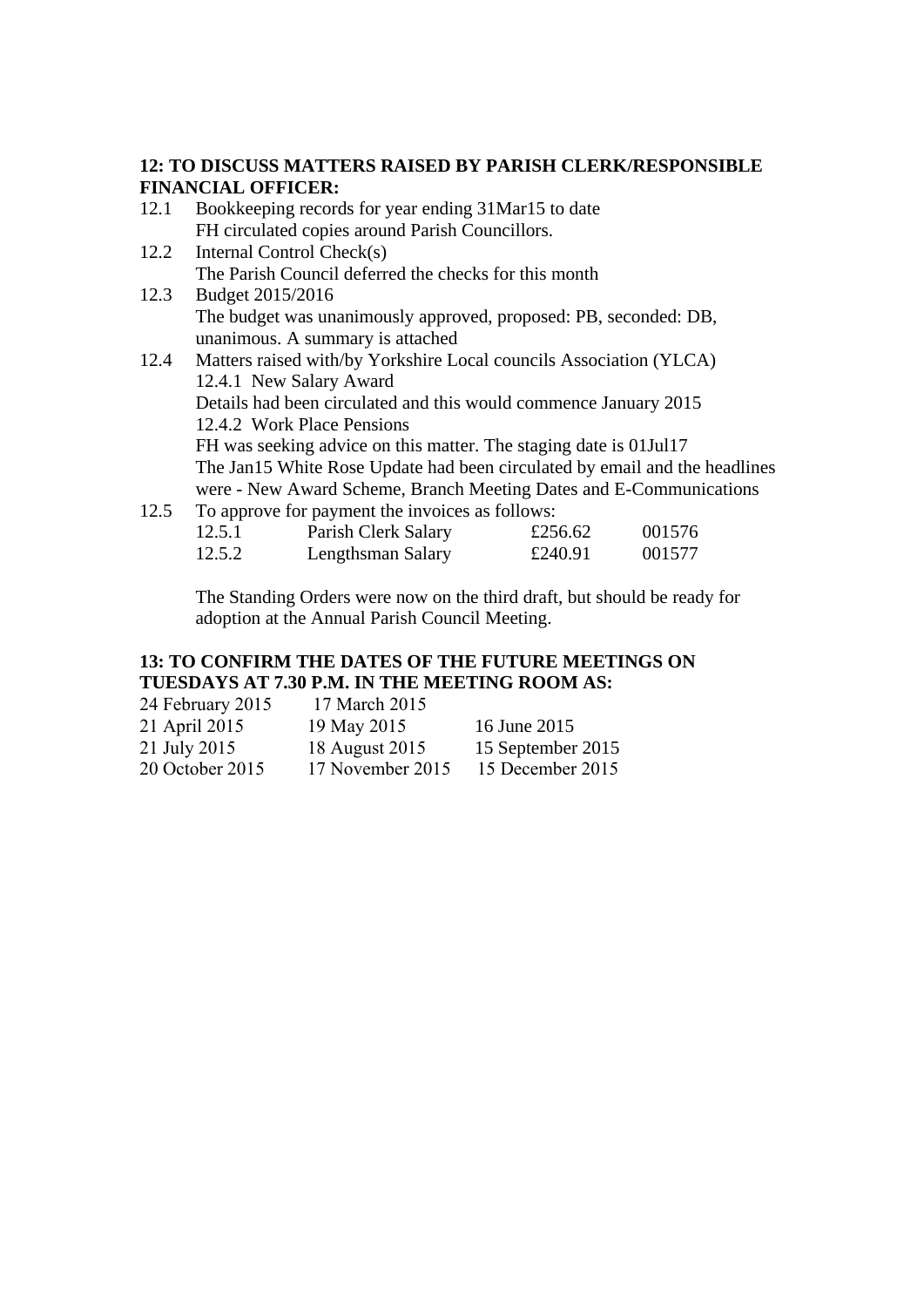## **Heslington Parish Council 20/1/15 – Ward Councillor Update**

My apologies for being unable to attend this meeting – we have an additional full Cabinet meeting tonight and I think it's unlikely I will be able to make it. Please find below an update on some significant items. I hope everyone had an enjoyable festive break. As ever, please get in touch if there are any comments or questions.

#### **Traffic and parking**

Following a site visit to the Field Lane speed table where it was confirmed that there was not enough visual evidence to justify any alterations, it was agreed that there would be a further update following the Annual Highways Survey, which commences in Spring and includes a driven (rather than just a visual) inspection.

Officers are awaiting some speed survey results on Heslington Lane which will inform the response to the Parish Council's concerns in terms of speed, approach to the chicane, etc, but I am confident the proposals will address those concerns and have asked that the Parish Council are consulted when a design is ready.

In terms of parking on Heslington Lane, I have asked for this to be progressed as a standalone item rather than waiting for the annual review of waiting restrictions which is some time away. Officers are currently considering how this might be included in their workplan but I have been told it is unlikely to be progressed this financial year.

The paper on the Council's traffic calming policy and how this relates to equalities issues is now virtually complete and will be released imminently.

#### **Planning**

I received a briefing from officers regarding the Paddock Chase application. They stated that they will be able to undertake a site inspection to confirm any planning conditions are being adhered to. They added that the application is correctly for a "small" HMO, but the number of floors means it will need to be licensed – I am going to have a meeting with licensing officers on this matter – but that this is separate from the planning process. Finally, I queried the retrospective status of the application. They confirmed that the evidence they have suggests the property was occupied as an HMO prior to April 2012 and as such is not affected by the Article 4 Direction. As such, my understanding is that even if the application was refused, the property would still 'revert' to the status of a small HMO, though obviously any operation as a large HMO would be a breach of planning regulations.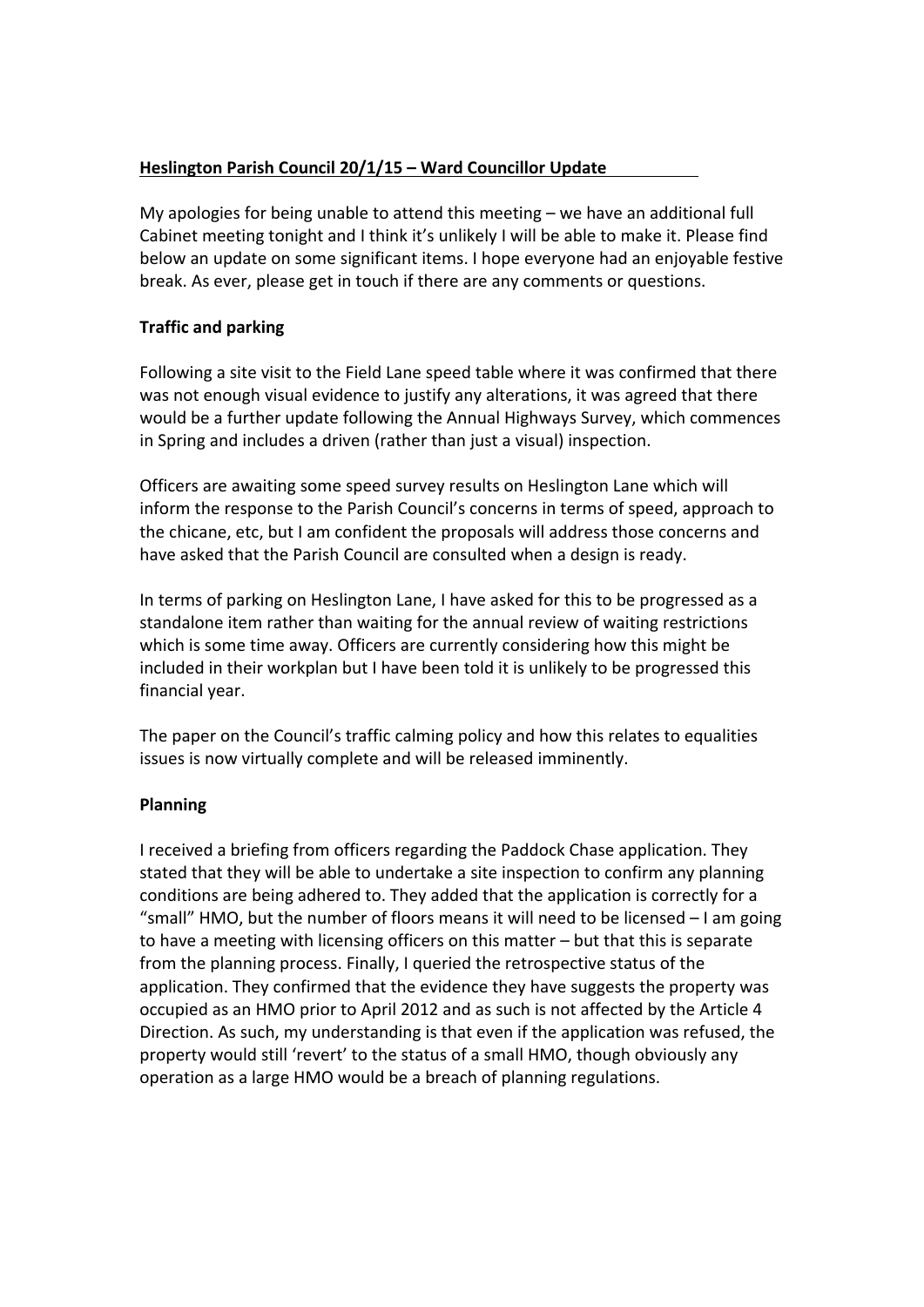#### **Lord Deramore's School**

I attended the consultation event last Wednesday and while I and many others are very excited about the proposals, various issues were discussed, in particular –

- Drainage: how the proposals might address the flooding problems on School Lane – this was positive, and the contractors have provided details to the Council's drainage engineers for consideration.
- Furnishing: the school are considering how to finance the furnishing of the new school, and I have raised this with Council officers who are investigating what monies might be available.
- Pre-school: the current setup is clearly far from ideal and it is a shame the Government funding would not allow for this to be considered. I have asked for officers to begin discussions with the pre-school committee and the school governors on a long-term strategy on how to address this.